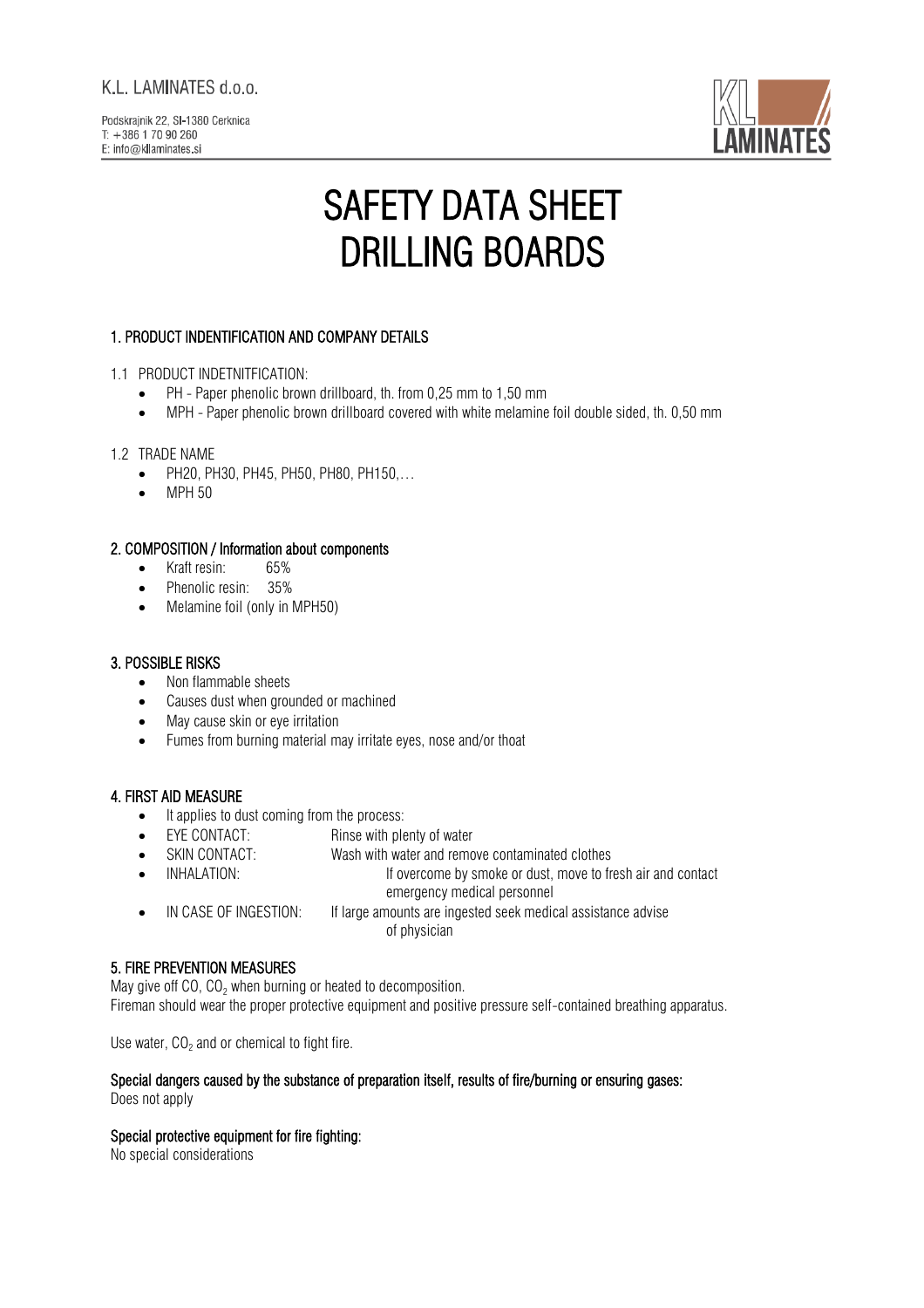## 6. ACCIDENTAL RELEASE MEASURES

#### Personal precautions:

The use local exhaust and ventilation system to control dust and fumes when grinding or fabricating. For brief contact due to dust, no precautions other then clean body. Covering clothing should be needed. Use gloves and aprons when prolonged or frequently repeated contact occurs. To use appropriate eye protection devices when machining the material.

#### Environmental precautions:

Scrap material and sanded dust may be burned for energy recovery or disposal in an approved sanitary landfill. This product is no hazardous.

### Method for cleaning up:

Normal dusting, sweeping methods.

## 7. HANDLING AND STORAGE

#### Handling:

Laminates may have sharp edges hence safety glasses, gloves and safety shoes preffered while handling.

#### Storage:

Proper stacking to avoid sliding, to store in a dry place at room temperature.

## 8. EXPOSURE CONTROLS / PERSONAL PROTECTION

As described in point no.: 6

## 9. STABILITY AND REACTIVITY

| Stability:                | Stable                                              |
|---------------------------|-----------------------------------------------------|
| Hazardous polymerization: | Does not occur                                      |
| Hazardous decomposition:  | Small quantities of CO, CO <sub>2</sub> when burnt. |

## 10. PHYSICAL AND CHEMICAL DATAS

| TECHNICAL CHARACTERISTICS | VALUE                                |
|---------------------------|--------------------------------------|
| Density                   | 1,4 $q/cm^{3}$                       |
| Appearance                | brown colour, smooth surface         |
| Odour/smell               | odourless                            |
| Solubility in water       | not soluble                          |
| Usage                     | electrical insulation and mechanical |
|                           | applications                         |

#### 11. TOXILOGICAL INFORMATION

May causes minor eye, skin or throat irritation on exposure to dust and inhalation.

#### 12. ECOLOGICAL INFORMATION

Not soluble in water, not biodegradable, not considered hazardous material if discarded. Disposal must be made according to all applicable laws.

#### 13. DISPOSAL CONSIDERATIONS

Material is non hazardous and can be disposed as per applicable local regulation.